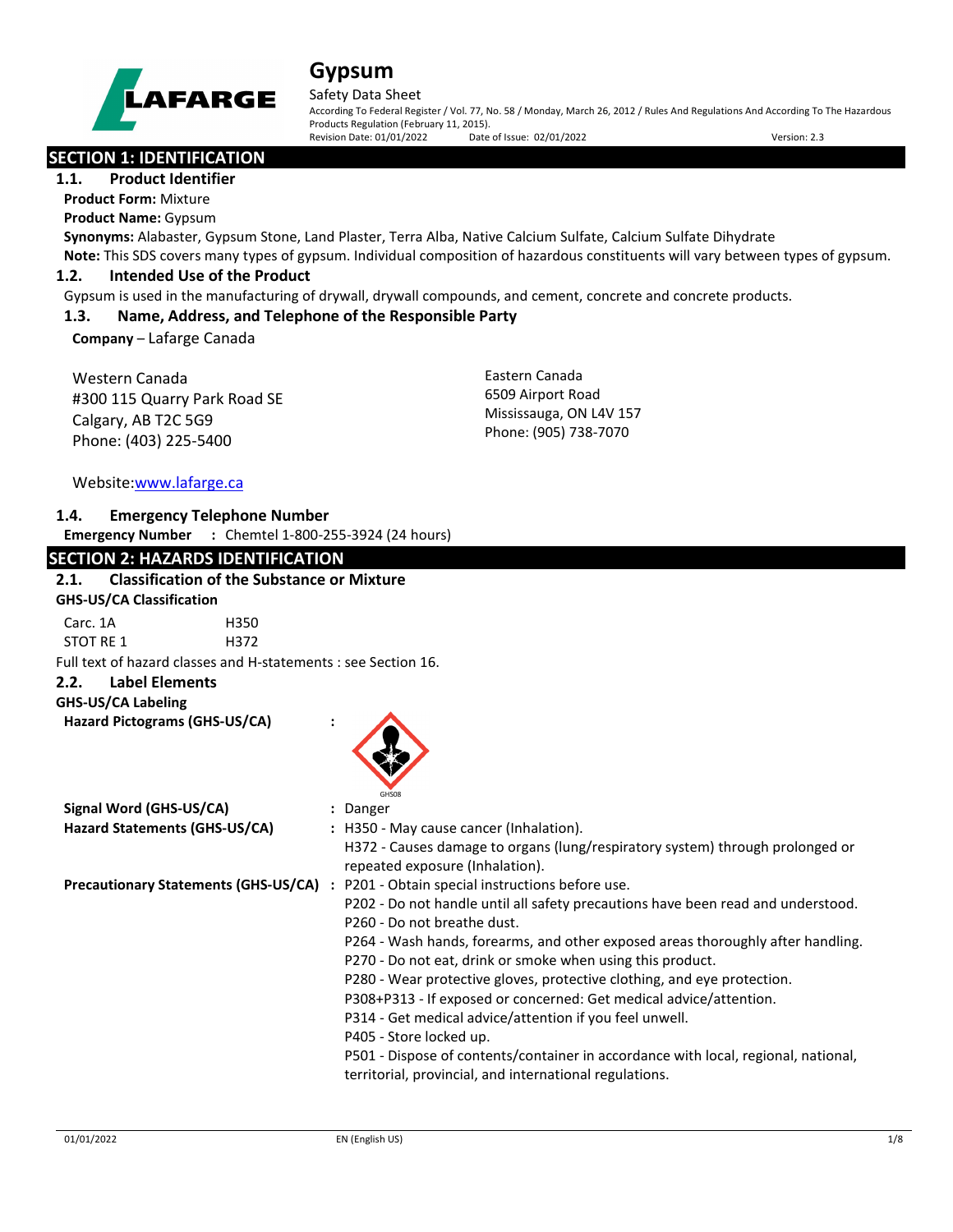Safety Data Sheet

According To Federal Register / Vol. 77, No. 58 / Monday, March 26, 2012 / Rules And Regulations And According To The Hazardous Products Regulation (February 11, 2015).

# **2.3. Other Hazards**

Exposure may aggravate pre-existing eye, skin, or respiratory conditions. Individuals with lung disease (e.g. bronchitis, emphysema, COPD, pulmonary disease) or sensitivity to hexavalent chromium can be aggravated by exposure.

# **2.4. Unknown Acute Toxicity (GHS-US/CA)**

No data available

# **SECTION 3: COMPOSITION/INFORMATION ON INGREDIENTS**

### **3.2. Mixture**

| <b>Name</b>           | <b>Product Identifier</b> | $%$ **    | <b>GHS Ingredient Classification</b> |
|-----------------------|---------------------------|-----------|--------------------------------------|
| Gypsum (Ca(SO4).2H2O) | (CAS-No.) 13397-24-5      | $90 - 99$ | Not classified                       |
| Limestone             | (CAS-No.) 1317-65-3       | < 10      | Not classified                       |
| Quartz                | (CAS-No.) 14808-60-7      | $\lt 2$   | Carc. 1A, H350                       |
|                       |                           |           | STOT SE 3, H335                      |
|                       |                           |           | STOT RE 1, H372                      |

Full text of H-phrases: see Section 16

\*Gypsum is a naturally occurring, mined rock. Trace amounts of chemical compounds may be detected during chemical analysis. For example, gypsum may contain trace amounts of naturally occurring metals, and other silicates.

\*\*Percentages are listed in weight by weight percentage (w/w%) for liquid and solid ingredients. Gas ingredients are listed in volume by volume percentage (v/v%).

# **SECTION 4: FIRST AID MEASURES**

# **4.1. Description of First-aid Measures**

**General:** Never give anything by mouth to an unconscious person. If you feel unwell, seek medical advice (show the label where possible).

**Inhalation:** When symptoms occur: go into open air and ventilate suspected area. Obtain medical attention if breathing difficulty persists.

**Skin Contact:** Remove contaminated clothing. Drench affected area with water for at least 15 minutes. Obtain medical attention if irritation develops or persists.

**Eye Contact:** Rinse cautiously with water for at least 15 minutes. Remove contact lenses, if present and easy to do. Continue rinsing. Obtain medical attention.

**Ingestion:** Rinse mouth. Do NOT induce vomiting. Obtain medical attention.

# **4.2. Most Important Symptoms and Effects Both Acute and Delayed**

**General:** May cause cancer. Causes damage to organs through prolonged or repeated exposure.

**Inhalation:** The three types of silicosis include: 1) Simple chronic silicosis – which results from long-term exposure (more than 20 years) to low amounts of respirable crystalline silica. Nodules of chronic inflammation and scarring provoked by the respirable crystalline silica form in the lungs and chest lymph nodes. This disease may feature breathlessness and may resemble chronic obstructive pulmonary disease (COPD); 2) Accelerated silicosis – occurs after exposure to larger amounts of respirable crystalline silica over a shorter period of time (5-15 years); 3) Acute silicosis – results from short-term exposure to very large amounts of respirable crystalline silica. The lungs become very inflamed and may fill with fluid, causing severe shortness of breath and low blood oxygen levels. Inflammation, scarring, and symptoms progress faster in accelerated silicosis than in simple silicosis. Progressive massive fibrosis may occur in simple or accelerated silicosis, but is more common in the accelerated form. Progressive massive fibrosis results from severe scarring and leads to the destruction of normal lung structures.

**Skin Contact:** Prolonged exposure may cause skin irritation.

**Eye Contact:** May cause slight irritation to eyes.

**Ingestion:** Ingestion may cause adverse effects.

**Chronic Symptoms:** May cause cancer. Causes damage to organs through prolonged or repeated exposure.

### **4.3. Indication of Any Immediate Medical Attention and Special Treatment Needed**

If exposed or concerned, get medical advice and attention. If medical advice is needed, have product container or label at hand.

# **SECTION 5: FIRE-FIGHTING MEASURES**

### **5.1. Extinguishing Media**

**Suitable Extinguishing Media:** Water spray, dry chemical, foam, carbon dioxide. **Unsuitable Extinguishing Media:** Do not use a heavy water stream. Use of heavy stream of water may spread fire.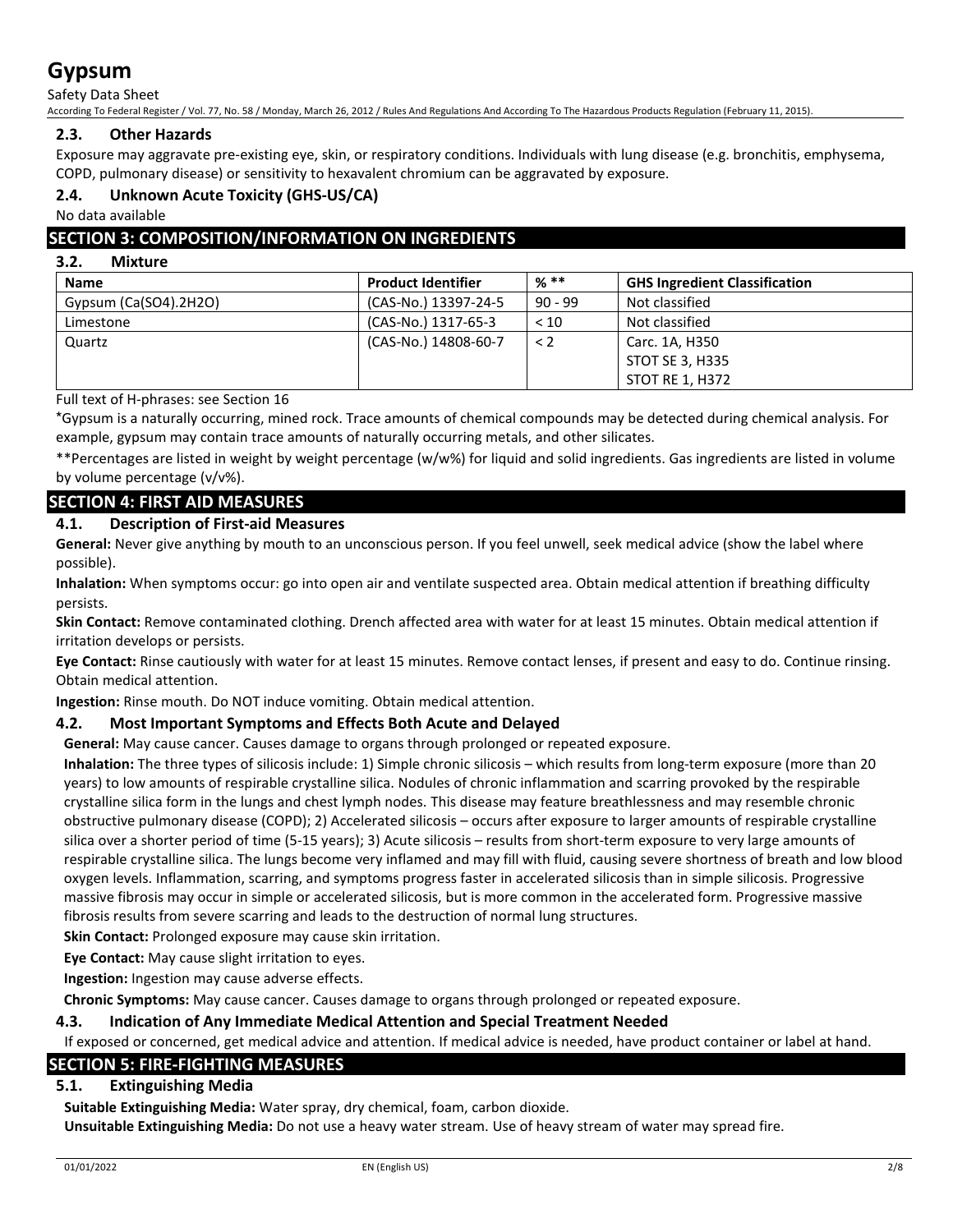Safety Data Sheet

According To Federal Register / Vol. 77, No. 58 / Monday, March 26, 2012 / Rules And Regulations And According To The Hazardous Products Regulation (February 11, 2015).

## **5.2. Special Hazards Arising From the Substance or Mixture**

**Fire Hazard:** Not considered flammable but may burn at high temperatures.

**Explosion Hazard:** Product is not explosive.

**Reactivity:** Hazardous reactions will not occur under normal conditions.

# **5.3. Advice for Firefighters**

**Precautionary Measures Fire:** Exercise caution when fighting any chemical fire.

**Firefighting Instructions:** Use water spray or fog for cooling exposed containers.

**Protection During Firefighting:** Do not enter fire area without proper protective equipment, including respiratory protection. **Hazardous Combustion Products**: Silicon oxides. Limestone decomposes at 825 °C (1517 °F) producing calcium and magnesium oxide.

## **Reference to Other Sections**

Refer to Section 9 for flammability properties.

# **SECTION 6: ACCIDENTAL RELEASE MEASURES**

# **6.1. Personal Precautions, Protective Equipment and Emergency Procedures**

**General Measures:** Do not breathe dust. Do not get in eyes, on skin, or on clothing. Do not handle until all safety precautions have been read and understood.

## **6.1.1. For Non-Emergency Personnel**

**Protective Equipment:** Use appropriate personal protective equipment (PPE).

**Emergency Procedures:** Evacuate unnecessary personnel.

## **6.1.2. For Emergency Personnel**

**Protective Equipment:** Equip cleanup crew with proper protection.

**Emergency Procedures:** Upon arrival at the scene, a first responder is expected to recognize the presence of dangerous goods, protect oneself and the public, secure the area, and call for the assistance of trained personnel as soon as conditions permit. Ventilate area.

## **6.2. Environmental Precautions**

Prevent entry to sewers and public waters.

# **6.3. Methods and Materials for Containment and Cleaning Up**

**For Containment:** Contain solid spills with appropriate barriers and prevent migration and entry into sewers or streams. **Methods for Cleaning Up:** Clean up spills immediately and dispose of waste safely. Recover the product by vacuuming, shoveling or sweeping. Transfer spilled material to a suitable container for disposal. Contact competent authorities after a spill.

### **6.4. Reference to Other Sections**

See Section 8 for exposure controls and personal protection and Section 13 for disposal considerations.

# **SECTION 7: HANDLING AND STORAGE**

# **7.1. Precautions for Safe Handling**

**Additional Hazards When Processed:** Cutting, crushing, sanding or grinding crystalline silica-bearing materials will release respirable crystalline silica. Use all appropriate measures of dust control or suppression, and Personal Protective Equipment (PPE) described in Section 8 below.

**Precautions for Safe Handling:** Wash hands and other exposed areas with mild soap and water before eating, drinking or smoking and when leaving work. Obtain special instructions before use. Do not handle until all safety precautions have been read and understood.

**Hygiene Measures:** Handle in accordance with good industrial hygiene and safety procedures.

# **7.2. Conditions for Safe Storage, Including Any Incompatibilities**

**Technical Measures:** Comply with applicable regulations.

**Storage Conditions:** Handle with care and use appropriate control measures. Keep bulk gypsum dry until used. Engulfment hazard. To prevent burial or suffocation, do not enter a confined space, such as a silo, bin, bulk truck, or other storage container or vessel that stores or contains gypsum. Gypsum can build up or adhere to the walls of a confined space. The gypsum can release, collapse or fall unexpectedly. Do not stand on stockpiles of gypsum, they may be unstable. Use engineering controls (e.g. wetting stockpiles) to prevent windblown dust from stockpiles, which may cause the hazards described in Section 3.

**Incompatible Materials:** Strong acids, strong bases, strong oxidizers. Dissolves in hydrofluoric acid, producing corrosive silicon tetrafluoride gas.

# **7.3. Specific End Use(s)**

Gypsum is used in the manufacturing of drywall, drywall compounds, and cement, concrete and concrete products.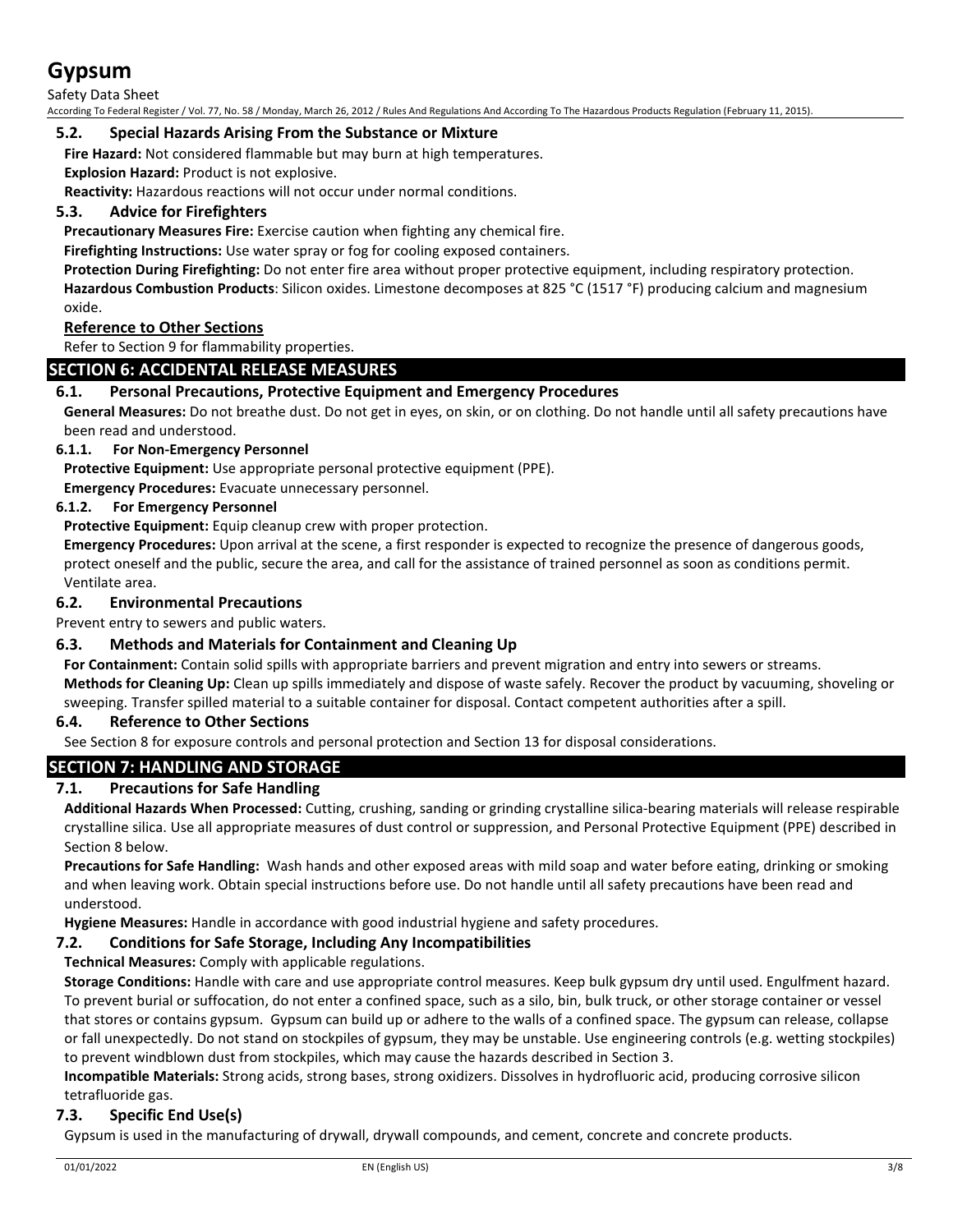Safety Data Sheet

According To Federal Register / Vol. 77, No. 58 / Monday, March 26, 2012 / Rules And Regulations And According To The Hazardous Products Regulation (February 11, 2015).

# **SECTION 8: EXPOSURE CONTROLS/PERSONAL PROTECTION**

# **8.1. Control Parameters**

For substances listed in Section 3 that are not listed here, there are no established Exposure limits from the manufacturer, supplier, importer, or the appropriate advisory agency including: ACGIH (TLV), AIHA (WEEL), NIOSH (REL), OSHA (PEL), Canadian provincial governments, or the Mexican government.

| Quartz (14808-60-7)                |                                             |                                                                     |
|------------------------------------|---------------------------------------------|---------------------------------------------------------------------|
| <b>Mexico</b>                      | OEL TWA (mg/m <sup>3</sup> )                | 0.1 mg/m <sup>3</sup> (respirable fraction)                         |
| <b>USA ACGIH</b>                   | ACGIH TWA $(mg/m3)$                         | 0.025 mg/m <sup>3</sup> (respirable particulate matter)             |
| <b>USA ACGIH</b>                   | <b>ACGIH chemical category</b>              | A2 - Suspected Human Carcinogen                                     |
| <b>USA OSHA</b>                    | OSHA PEL (TWA) (mg/m <sup>3</sup> )         | 50 $\mu$ g/m <sup>3</sup>                                           |
| <b>USA NIOSH</b>                   | NIOSH REL (TWA) (mg/m <sup>3</sup> )        | $0.05$ mg/m <sup>3</sup> (respirable dust)                          |
| <b>USA IDLH</b>                    | US IDLH $(mg/m3)$                           | 50 mg/m <sup>3</sup> (respirable dust)                              |
| <b>Alberta</b>                     | OEL TWA (mg/m <sup>3</sup> )                | 0.025 mg/m <sup>3</sup> (respirable particulate)                    |
| <b>British Columbia</b>            | OEL TWA (mg/m <sup>3</sup> )                | 0.025 mg/m <sup>3</sup> (respirable)                                |
| <b>Manitoba</b>                    | OEL TWA (mg/m <sup>3</sup> )                | 0.025 mg/m <sup>3</sup> (respirable particulate matter)             |
| <b>New Brunswick</b>               | OEL TWA (mg/m <sup>3</sup> )                | 0.1 mg/m <sup>3</sup> (respirable fraction)                         |
| <b>Newfoundland &amp; Labrador</b> | OEL TWA (mg/m <sup>3</sup> )                | 0.025 mg/m <sup>3</sup> (respirable particulate matter)             |
| <b>Nova Scotia</b>                 | OEL TWA (mg/m <sup>3</sup> )                | 0.025 mg/m <sup>3</sup> (respirable particulate matter)             |
| Nunavut                            | OEL TWA (mg/m <sup>3</sup> )                | 0.05 mg/m <sup>3</sup> (respirable fraction)                        |
| <b>Northwest Territories</b>       | OEL TWA (mg/m <sup>3</sup> )                | 0.05 mg/m <sup>3</sup> (respirable fraction)                        |
| <b>Ontario</b>                     | OEL TWA (mg/m <sup>3</sup> )                | 0.1 mg/m <sup>3</sup> (designated substances regulation-respirable) |
| <b>Prince Edward Island</b>        | OEL TWA (mg/m <sup>3</sup> )                | 0.025 mg/m <sup>3</sup> (respirable particulate matter)             |
| Québec                             | VEMP ( $mg/m3$ )                            | $0.1 \text{ mg/m}^3$ (respirable dust)                              |
| Saskatchewan                       | OEL TWA (mg/m <sup>3</sup> )                | 0.05 mg/m <sup>3</sup> (respirable fraction)                        |
| Yukon                              | OEL TWA (mg/m <sup>3</sup> )                | 300 particle/mL                                                     |
| Limestone (1317-65-3)              |                                             |                                                                     |
| <b>Mexico</b>                      | OEL TWA (mg/m <sup>3</sup> )                | $10 \text{ mg/m}^3$                                                 |
| <b>Mexico</b>                      | $\overline{OE}$ L STEL (mg/m <sup>3</sup> ) | 20 mg/m $3$                                                         |
| <b>USA OSHA</b>                    | OSHA PEL (TWA) (mg/m <sup>3</sup> )         | 15 mg/m <sup>3</sup> (total dust)                                   |
|                                    |                                             | 5 mg/m <sup>3</sup> (respirable fraction)                           |
| <b>USA NIOSH</b>                   | NIOSH REL (TWA) $(mg/m3)$                   | 10 mg/m <sup>3</sup> (total dust)                                   |
|                                    |                                             | 5 mg/m <sup>3</sup> (respirable dust)                               |
| <b>Alberta</b>                     | OEL TWA (mg/m <sup>3</sup> )                | $10 \text{ mg/m}^3$                                                 |
| <b>British Columbia</b>            | OEL STEL (mg/m <sup>3</sup> )               | $\overline{20}$ mg/m <sup>3</sup> (total dust)                      |
| <b>British Columbia</b>            | OEL TWA (mg/m <sup>3</sup> )                | $\overline{10}$ mg/m <sup>3</sup> (total dust)                      |
|                                    |                                             | 3 mg/m <sup>3</sup> (respirable fraction)                           |
| <b>New Brunswick</b>               | OEL TWA (mg/m <sup>3</sup> )                | 10 mg/m <sup>3</sup> (particulate matter containing no Asbestos and |
|                                    |                                             | <1% Crystalline silica)                                             |
| Nunavut                            | OEL STEL (mg/m <sup>3</sup> )               | $20 \text{ mg/m}^3$                                                 |
| <b>Nunavut</b>                     | OEL TWA (mg/m <sup>3</sup> )                | $10 \text{ mg/m}^3$                                                 |
| <b>Northwest Territories</b>       | OEL STEL (mg/m <sup>3</sup> )               | $20 \text{ mg/m}^3$                                                 |
| <b>Northwest Territories</b>       | OEL TWA (mg/m <sup>3</sup> )                | 10 mg/m $3$                                                         |
| Québec                             | VEMP ( $mg/m3$ )                            | 10 mg/m <sup>3</sup> (Limestone, containing no Asbestos and <1%)    |
|                                    |                                             | Crystalline silica-total dust)                                      |
| Saskatchewan                       | OEL STEL (mg/m <sup>3</sup> )               | $20 \text{ mg/m}^3$                                                 |
| Saskatchewan                       | OEL TWA (mg/m <sup>3</sup> )                | $10 \text{ mg/m}^3$                                                 |
| Yukon                              | OEL STEL (mg/m <sup>3</sup> )               | $20 \text{ mg/m}^3$                                                 |
| Yukon                              | OEL TWA (mg/m <sup>3</sup> )                | 30 mppcf                                                            |
|                                    |                                             | $10 \text{ mg/m}^3$                                                 |
| Gypsum (Ca(SO4).2H2O) (13397-24-5) |                                             |                                                                     |
| <b>Mexico</b>                      | OEL TWA (mg/m <sup>3</sup> )                | 10 mg/m <sup>3</sup> (inhalable fraction)                           |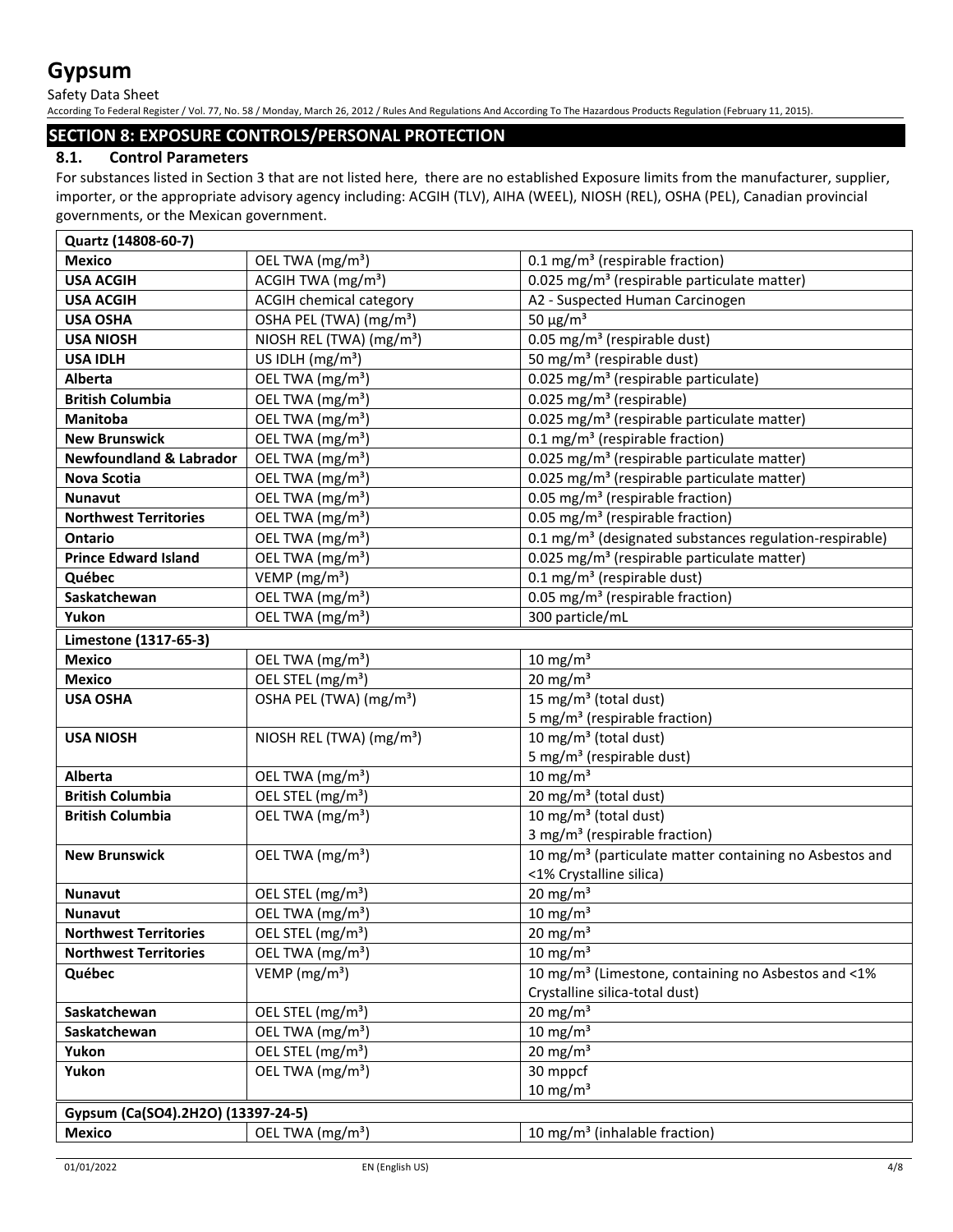Safety Data Sheet

According To Federal Register / Vol. 77, No. 58 / Monday, March 26, 2012 / Rules And Regulations And According To The Hazardous Products Regulation (February 11, 2015).

| <b>USA ACGIH</b>                   | ACGIH TWA $(mg/m3)$                 | 10 mg/m <sup>3</sup> (inhalable particulate matter)              |
|------------------------------------|-------------------------------------|------------------------------------------------------------------|
| <b>USA OSHA</b>                    | OSHA PEL (TWA) (mg/m <sup>3</sup> ) | 15 mg/m <sup>3</sup> (total dust)                                |
|                                    |                                     | 5 mg/m <sup>3</sup> (respirable fraction)                        |
| <b>USA NIOSH</b>                   | NIOSH REL (TWA) $(mg/m3)$           | 10 mg/m <sup>3</sup> (total dust)                                |
|                                    |                                     | 5 mg/m <sup>3</sup> (respirable dust)                            |
| <b>Alberta</b>                     | OEL TWA (mg/m <sup>3</sup> )        | 10 mg/m $3$                                                      |
| <b>British Columbia</b>            | OEL STEL (mg/m <sup>3</sup> )       | 20 mg/m <sup>3</sup> (total dust)                                |
| <b>British Columbia</b>            | OEL TWA (mg/m <sup>3</sup> )        | 10 mg/m <sup>3</sup> (total dust)                                |
|                                    |                                     | 3 mg/m <sup>3</sup> (respirable fraction)                        |
| <b>Manitoba</b>                    | OEL TWA (mg/m <sup>3</sup> )        | 10 mg/m <sup>3</sup> (inhalable particulate matter)              |
| <b>Newfoundland &amp; Labrador</b> | OEL TWA (mg/m <sup>3</sup> )        | 10 mg/m <sup>3</sup> (inhalable particulate matter)              |
| <b>Nova Scotia</b>                 | OEL TWA (mg/m <sup>3</sup> )        | 10 mg/m <sup>3</sup> (inhalable particulate matter)              |
| Ontario                            | OEL TWA (mg/m <sup>3</sup> )        | 10 mg/m <sup>3</sup> (inhalable)                                 |
| <b>Prince Edward Island</b>        | OEL TWA (mg/m <sup>3</sup> )        | 10 mg/m <sup>3</sup> (inhalable particulate matter)              |
| Québec                             | VEMP ( $mg/m3$ )                    | 10 mg/m <sup>3</sup> (containing no Asbestos and <1% Crystalline |
|                                    |                                     | silica-total dust)                                               |
|                                    |                                     | 5 mg/m <sup>3</sup> (containing no Asbestos and <1% Crystalline  |
|                                    |                                     | silica-respirable dust)                                          |
| Saskatchewan                       | OEL STEL (mg/m <sup>3</sup> )       | 20 mg/m $3$                                                      |
| Saskatchewan                       | OEL TWA (mg/m <sup>3</sup> )        | $10 \text{ mg/m}^3$                                              |
| Yukon                              | OEL STEL (mg/m <sup>3</sup> )       | $20 \text{ mg/m}^3$                                              |
| Yukon                              | OEL TWA (mg/m <sup>3</sup> )        | 30 mppcf                                                         |
|                                    |                                     | $10 \text{ mg/m}^3$                                              |

# **8.2. Exposure Controls**

**Appropriate Engineering Controls:** Emergency eye wash fountains and safety showers should be available in the immediate vicinity of any potential exposure. Ensure adequate ventilation, especially in confined areas. Ensure all national/local regulations are observed.

**Personal Protective Equipment:** Gloves. Protective clothing. Protective goggles. Insufficient ventilation and/or dust generation: wear respiratory protection.



**Materials for Protective Clothing:** Chemically resistant materials and fabrics.

**Hand Protection:** Wear protective gloves.

**Eye and Face Protection:** Chemical safety goggles.

**Skin and Body Protection:** Wear suitable protective clothing.

**Respiratory Protection:** If exposure limits are exceeded or irritation is experienced, NIOSH approved respiratory protection should be worn. In case of inadequate ventilation, oxygen deficient atmosphere, or where exposure levels are not known wear approved respiratory protection.

**Other Information:** When using, do not eat, drink or smoke.

# **SECTION 9: PHYSICAL AND CHEMICAL PROPERTIES**

## **9.1. Information on Basic Physical and Chemical Properties**

| <b>Physical State</b>   | Solid                                 |
|-------------------------|---------------------------------------|
| Appearance              | White or Off-White                    |
| Odor                    | Odorless<br>÷                         |
| <b>Odor Threshold</b>   | Not available<br>$\ddot{\phantom{a}}$ |
| рH                      | $: 5 - 8$                             |
| <b>Evaporation Rate</b> | Not available<br>÷                    |
| <b>Melting Point</b>    | Not available<br>÷                    |
| <b>Freezing Point</b>   | Not available                         |
|                         |                                       |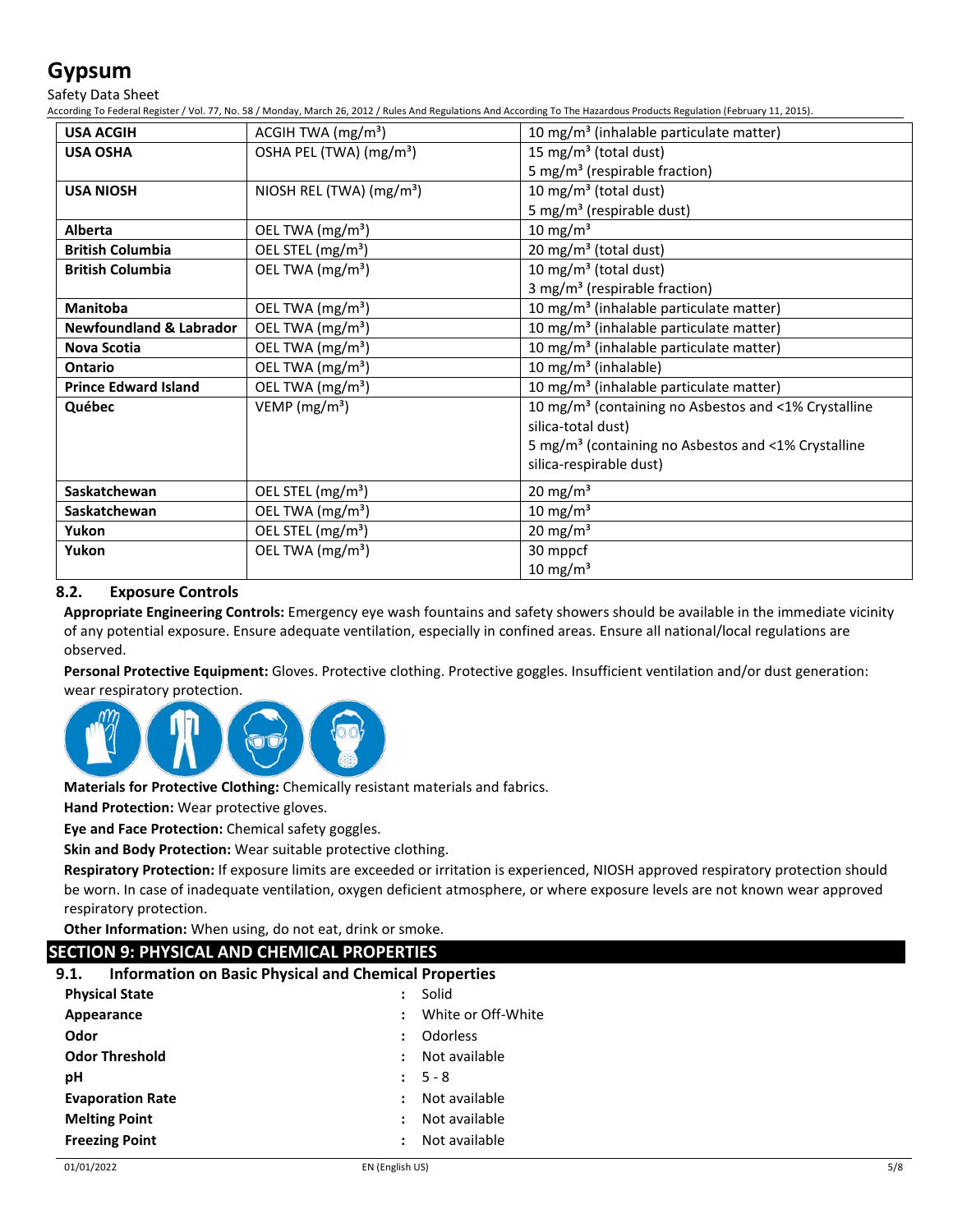Safety Data Sheet

According To Federal Register / Vol. 77, No. 58 / Monday, March 26, 2012 / Rules And Regulations And According To The Hazardous Products Regulation (February 11, 2015).

| <b>Boiling Point</b>                          | > 1000 °C (> 1832 °F)                 |  |
|-----------------------------------------------|---------------------------------------|--|
| <b>Flash Point</b>                            | Not available<br>٠                    |  |
| <b>Auto-ignition Temperature</b>              | Not available<br>٠                    |  |
| <b>Decomposition Temperature</b>              | Not available<br>:                    |  |
| Flammability (solid, gas)                     | Not available<br>:                    |  |
| Lower Flammable Limit                         | Not available<br>٠                    |  |
| <b>Upper Flammable Limit</b>                  | Not available<br>$\ddot{\phantom{a}}$ |  |
| <b>Vapor Pressure</b>                         | Not available<br>$\ddot{\phantom{a}}$ |  |
| <b>Relative Vapor Density at 20°C</b>         | Not available<br>٠                    |  |
| <b>Relative Density</b>                       | Not available<br>:                    |  |
| <b>Specific Gravity</b>                       | $2.3$ (Water = 1)<br>:                |  |
| Solubility                                    | Negligible<br>:                       |  |
| <b>Partition Coefficient: N-Octanol/Water</b> | Not available<br>٠                    |  |
| <b>Viscosity</b>                              | Not available                         |  |
|                                               |                                       |  |

# **SECTION 10: STABILITY AND REACTIVITY**

**10.1. Reactivity:** Hazardous reactions will not occur under normal conditions.

- **10.2. Chemical Stability:** Stable under recommended handling and storage conditions (see Section 7).
- **10.3. Possibility of Hazardous Reactions:** Hazardous polymerization will not occur.
- **10.4. Conditions to Avoid:** Incompatible materials.

**10.5. Incompatible Materials:** Strong acids, strong bases, strong oxidizers. Dissolves in hydrofluoric acid, producing corrosive silicon tetrafluoride gas.

**10.6. Hazardous Decomposition Products:** None expected under normal conditions of use.

# **SECTION 11: TOXICOLOGICAL INFORMATION**

### **11.1. Information on Toxicological Effects - Product**

**Acute Toxicity (Oral):** Not classified

**Acute Toxicity (Dermal):** Not classified

**Acute Toxicity (Inhalation):** Not classified

**LD50 and LC50 Data:** Not available

**Skin Corrosion/Irritation:** Not classified

**pH:** 5 - 8

**Eye Damage/Irritation:** Not classified

**pH:** 5 - 8

**Respiratory or Skin Sensitization:** Not classified

**Germ Cell Mutagenicity:** Not classified

**Carcinogenicity:** May cause cancer (Inhalation).

**Specific Target Organ Toxicity (Repeated Exposure):** Causes damage to organs (lung/respiratory system) through prolonged or repeated exposure (Inhalation).

**Reproductive Toxicity:** Not classified

### **Specific Target Organ Toxicity (Single Exposure):** Not classified

**Aspiration Hazard:** Not classified

**Symptoms/Injuries After Inhalation:** The three types of silicosis include: 1) Simple chronic silicosis – which results from long-term exposure (more than 20 years) to low amounts of respirable crystalline silica. Nodules of chronic inflammation and scarring provoked by the respirable crystalline silica form in the lungs and chest lymph nodes. This disease may feature breathlessness and may resemble chronic obstructive pulmonary disease (COPD); 2) Accelerated silicosis – occurs after exposure to larger amounts of respirable crystalline silica over a shorter period of time (5-15 years); 3) Acute silicosis – results from short-term exposure to very large amounts of respirable crystalline silica. The lungs become very inflamed and may fill with fluid, causing severe shortness of breath and low blood oxygen levels. Inflammation, scarring, and symptoms progress faster in accelerated silicosis than in simple silicosis. Progressive massive fibrosis may occur in simple or accelerated silicosis, but is more common in the accelerated form. Progressive massive fibrosis results from severe scarring and leads to the destruction of normal lung structures. **Symptoms/Injuries After Skin Contact:** Prolonged exposure may cause skin irritation.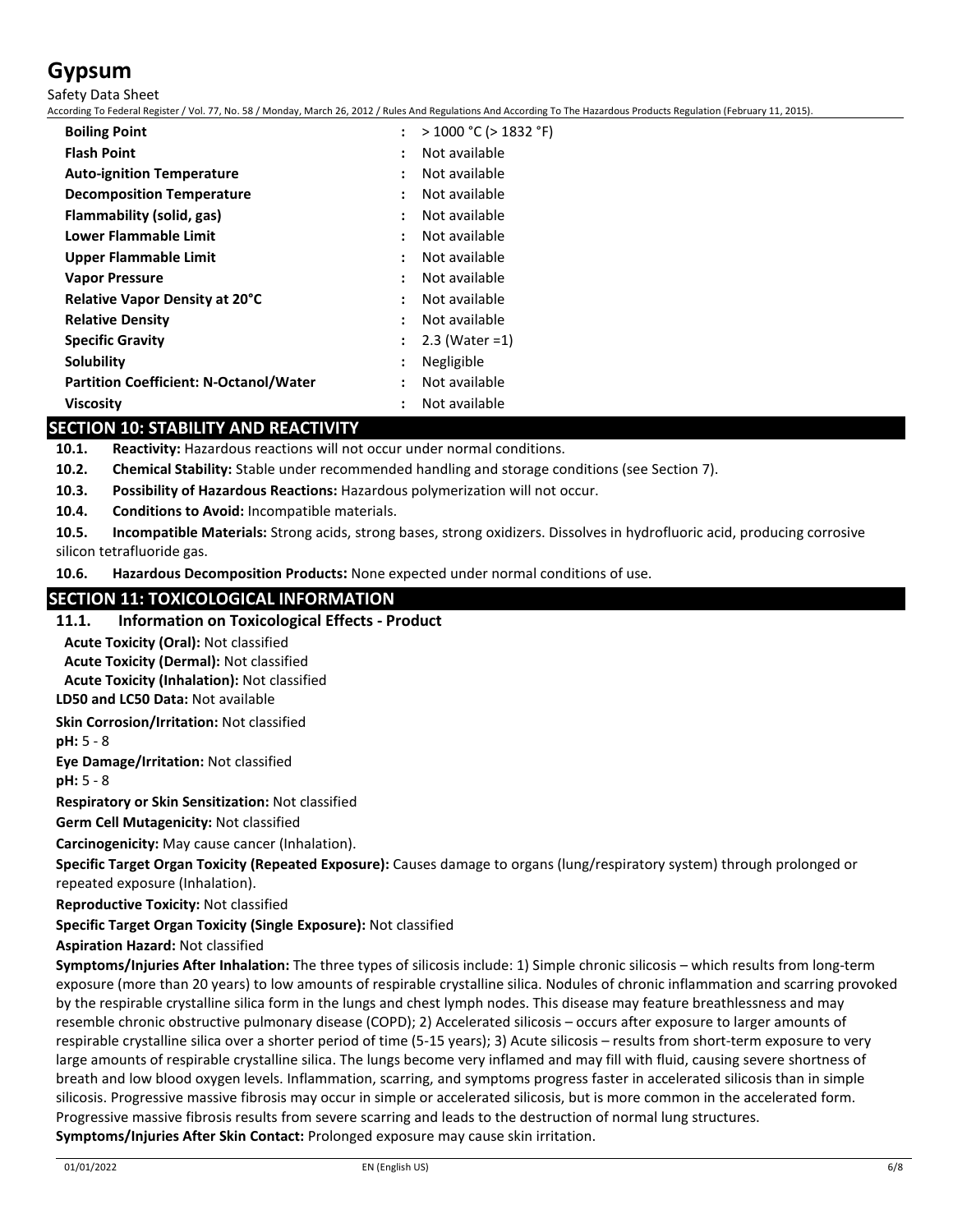#### Safety Data Sheet

According To Federal Register / Vol. 77, No. 58 / Monday, March 26, 2012 / Rules And Regulations And According To The Hazardous Products Regulation (February 11, 2015).

**Symptoms/Injuries After Eye Contact:** May cause slight irritation to eyes.

**Symptoms/Injuries After Ingestion:** Ingestion may cause adverse effects.

**Chronic Symptoms:** May cause cancer. Causes damage to organs through prolonged or repeated exposure.

## **11.2. Information on Toxicological Effects - Ingredient(s)**

**LD50 and LC50 Data:**

| > 5000 mg/kg                                  |
|-----------------------------------------------|
| > 5000 mg/kg                                  |
|                                               |
|                                               |
| Known Human Carcinogens.                      |
| In OSHA Hazard Communication Carcinogen list. |
|                                               |

## **SECTION 12: ECOLOGICAL INFORMATION**

### **12.1. Toxicity**

**Ecology - General:** Not classified.

#### **12.2. Persistence and Degradability**

| Gypsum                                    |                  |
|-------------------------------------------|------------------|
| <b>Persistence and Degradability</b>      | Not established. |
| 12.3.<br><b>Bioaccumulative Potential</b> |                  |
| Gypsum                                    |                  |
| <b>Bioaccumulative Potential</b>          | Not established. |

# **12.4. Mobility in Soil**

Not available

### **12.5. Other Adverse Effects**

**Other Information:** Avoid release to the environment.

### **SECTION 13: DISPOSAL CONSIDERATIONS**

### **13.1. Waste treatment methods**

**Waste Disposal Recommendations:** Dispose of waste material in accordance with all local, regional, national, provincial, territorial and international regulations.

**Additional Information:** Container may remain hazardous when empty. Continue to observe all precautions.

**Ecology - Waste Materials:** Avoid release to the environment.

### **SECTION 14: TRANSPORT INFORMATION**

The shipping description(s) stated herein were prepared in accordance with certain assumptions at the time the SDS was authored, and can vary based on a number of variables that may or may not have been known at the time the SDS was issued.

- 14.1. In Accordance with DOT Not regulated for transport
- **14.2. In Accordance with IMDG** Not regulated for transport
- 14.3. In Accordance with IATA Not regulated for transport
- **14.4.** In Accordance with TDG Not regulated for transport

# **SECTION 15: REGULATORY INFORMATION**

## **15.1. US Federal Regulations**

| Gypsum                                     |                                                                    |
|--------------------------------------------|--------------------------------------------------------------------|
| <b>SARA Section 311/312 Hazard Classes</b> | Health hazard - Specific target organ toxicity (single or repeated |
|                                            | exposure)                                                          |
|                                            | Health hazard - Carcinogenicity                                    |
|                                            |                                                                    |

# **Quartz (14808-60-7)**

Listed on the United States TSCA (Toxic Substances Control Act) inventory

# **Limestone (1317-65-3)**

Listed on the United States TSCA (Toxic Substances Control Act) inventory